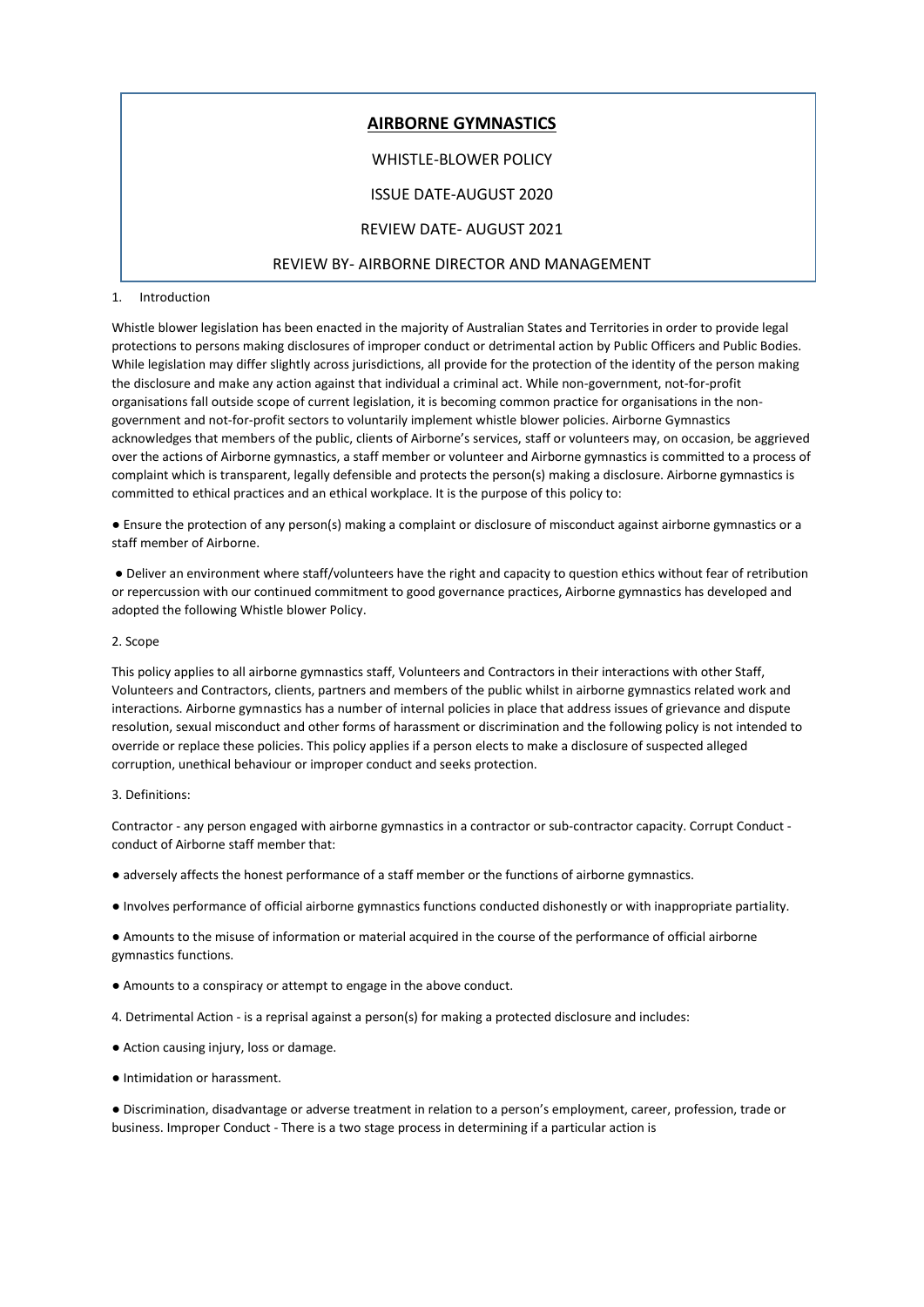5. Improper conduct.

The conduct must be:

- Corrupt conduct
- Substantial mismanagement of airborne gymnastics resources.
- Conduct involving substantial risk to public health and safety.
- Conduct involving substantial risk to the environment.

The conduct must be serious enough to be a criminal offence, or reasonable grounds for dismissal.

### 6. Staff

Any person employed by airborne gymnastics by either regular paid employment or contract

# Unethical Behaviour

Unethical behaviour of an airborne gymnastics staff member or volunteer is when a staff member is Involved in

- Unfair behaviours which adversely affect others or the business
- Involved in behaviour that is morally wrong.
- Involved in behaviour that is in breach of the airborne gymnastics values of honesty, caring, respect and responsibility

7. Volunteer - any person engaged by Airborne gymnastic in a voluntary capacity.

#### 8. Policy:

## General

● Disclosures may be made orally, in writing, electronically, and may be anonymous.

● The individual who seeks to make a disclosure should describe the alleged corrupt or improper conduct in accordance with the above definitions.

● The disclosure must be made to the Manager if the Manager is subject, disclosure information to the director. If the director is the subject of a disclosure, the matter may be taken directly to the member protection officer.

● The director of Airborne gymnastics will impartially assess the allegation to determine if it is a protected disclosure.

● All protected disclosures and supporting evidence and documentation will be stored confidentially.

● Following an investigation, the director will determine within 45 days of receiving the disclosure whether improper conduct or detrimental action has occurred.

● The director must notify the whistle blower of the findings of the investigation.

● throughout this process, director must oversee the investigation, maintain confidential records and ensure support for the whistle blower and the person or persons who are the subject of the disclosure.

● If the director determines that improper conduct has occurred, Airborne gymnastics will take all reasonable steps to prevent the conduct from continuing or occurring in the future.

#### 9. Protected Disclosure

An individual will receive the protection of this policy if their allegation satisfies the definition of a protected disclosure.

A protected disclosure occurs where an individual believes, on reasonable grounds, that an Airborne gymnastics employee:

● has engaged, is engaging or proposes to engage in improper conduct in their capacity as an airborne gymnastics employee; or

● has taken, is taking or proposing to take detrimental action as an airborne gymnastics employee

It is important that there is evidence to support a belief which can include witnesses, documents or other direct evidence.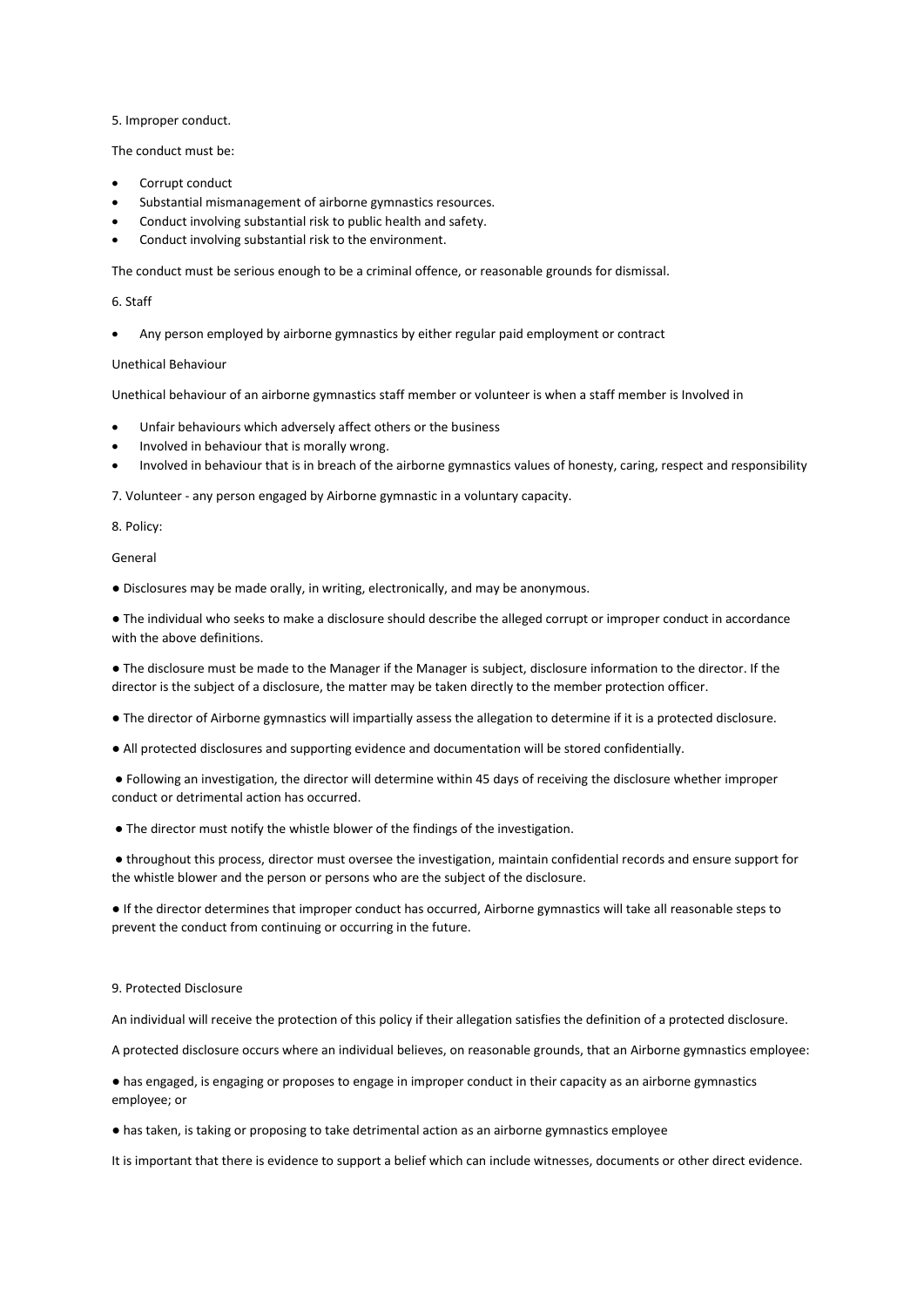#### 10. Protections Provided

#### Welfare of the Whistle blower

The director is responsible for ensuring the welfare of the whistle blower throughout the process of making a disclosure. In particular, the director will:

● examine the immediate welfare and protection needs of the whistle blower and foster a supportive work environment;

● advise the whistle blower of the administrative protections available to him or her and provide general advice about the operation of the policy;

- appoint a third party or welfare manager to support the whistle blower, if necessary;
- advise the whistle blower of the progress of the investigation;
- create and manage a confidential filing system;
- take all steps to ensure that the identity of the whistle blower remains confidential; and

● listen and respond to any concerns of harassment, intimidation or victimisation which may occur subsequent to making a disclosure.

## 11. Person against whom the Disclosure in Made

Airborne gymnastics will ensure that natural justice is afforded to the person who is the subject of the disclosure. Where an investigation does not establish that improper conduct has occurred, the fact that the investigation has been carried out, the results of the investigation and the identity of the person who is the subject of the disclosure will remain confidential. Airborne gymnastics will ensure that the subject of the disclosure has the right to:

- be informed as to the substance of the allegations.
- be given the opportunity to answer the allegations before a final decision is made.

● be informed as to the substance of any adverse comment that may be included in any report arising from the investigation; and

- have his or her defence set out fairly in any report.
- 12. Reporting Disclosure

Should be made directly to the manager or director as the first points of contact.

#### 13. Staff members receiving disclosures

If a staff member receives a disclosure of improper conduct or detrimental action from an internal or external whistle blower, he or she should advise the whistle blower to go directly to airborne gymnastics code of conduct or forward the disclosure and all supporting documentation to the director, maintaining strictest confidentiality.

14. Confidentiality

The director, manager and investigators of protected disclosures will take all necessary steps to ensure the identity of the whistle blower and the person who is the subject of the disclosure remains confidential. Where a staff member is contemplating making a disclosure and is concerned about approaching the director or manager in the workplace, he or she can request a confidential meeting in a discreet location away from the workplace. All record keeping is to be maintained in a confidential manner and must be separate from airborne gymnastics paper and electronic record keeping systems. Email communication must not be used in matters relating to a whistle blower, a protected disclosure or any subsequent investigation.

#### 15. Consequences of Breaching this Policy

All elements of this policy must be adhered to, and any breaches of this policy can lead to disciplinary action, including termination of employment. Independent contractors and other non–Staff who are found to have breached this policy may result in the termination of their contract with airborne gymnastics. If an individual's conduct results in a breach under law they may also be personally liable.